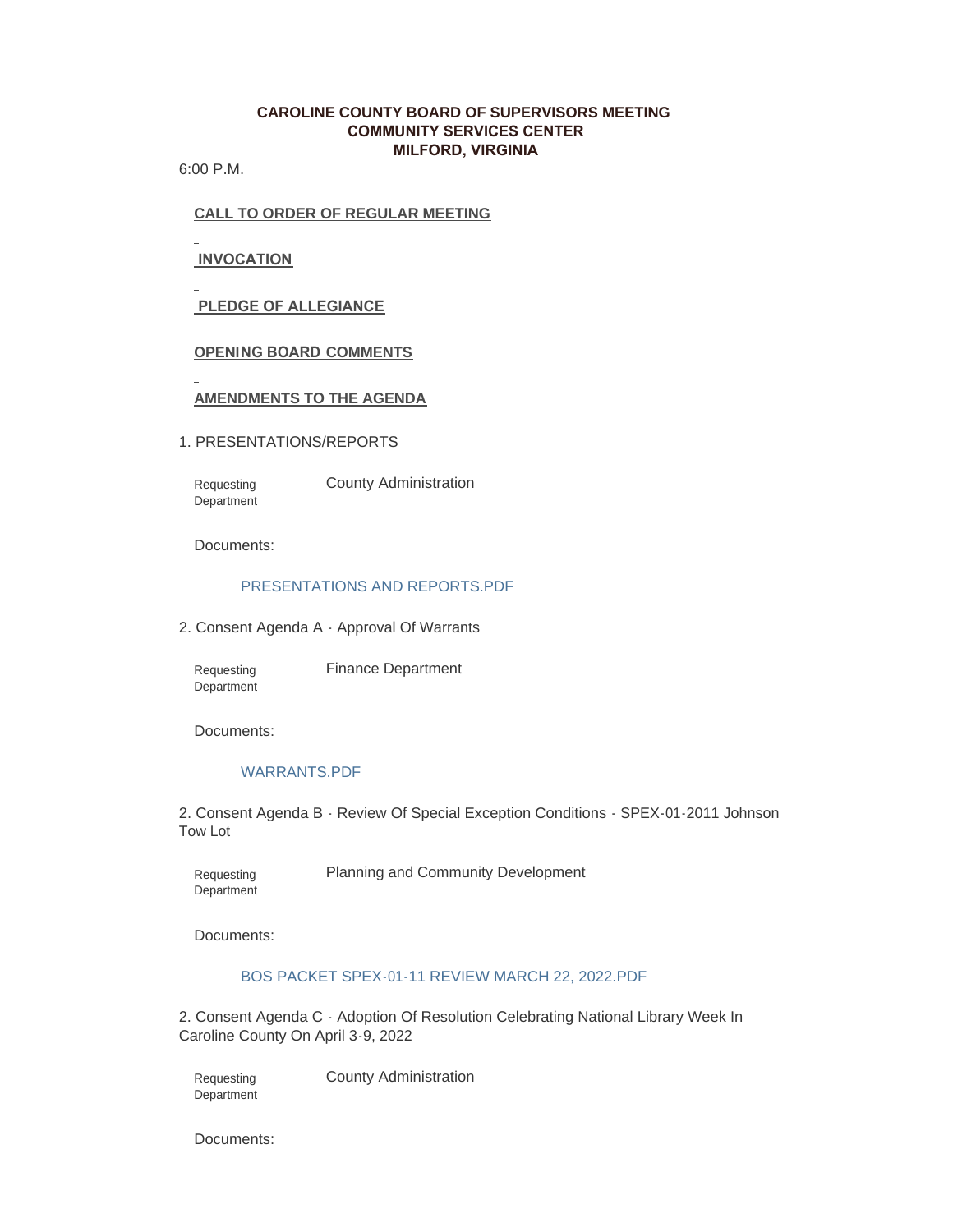#### [LIBRARY WEEK RESOLUTION.PDF](https://co.caroline.va.us/AgendaCenter/ViewFile/Item/5072?fileID=8672)

2. Consent Agenda D - Adoption Of Resolution Recognizing March 20-26, 2022 As Emergency Management Professionals Week

Requesting **Department**  County Administration

Documents:

#### [EMERGENCY MANAGEMENT PROFESSIONALS WEEK RESOLUTION.PDF](https://co.caroline.va.us/AgendaCenter/ViewFile/Item/5074?fileID=8675)

2. Consent Agenda E - Adoption Of Resolution In Regard To Signage Replacement On U.S. Route 1

Requesting **Department**  Planning and Community Development

Documents:

#### [BOS PACKET R9-22 MARCH 22 2022.PDF](https://co.caroline.va.us/AgendaCenter/ViewFile/Item/5067?fileID=8666)

#### 7:30 P.M. PUBLIC COMMENTS

#### PUBLIC HEARINGS

3. RZ-08-2021; SPEX-12-2021; SPEX-13-2021 & SPEX-14-2021 – Pruitt Properties, Inc. & Monticello Manor Associates, LLC, Owner / Ladder Solar, LLC, Applicant

**RZ-08-2021 – Monticello Manor Associates, LLC, Owner / Ladder Solar, LLC, Applicant:** Request a Rezoning from M-1 Industrial (no specified density) to RP, Rural Preservation (density of one dwelling unit per 10 acres of land) on Tax Map 55-A-93 consisting of 78 acres, more or less. This property is located on the west side of Route 640 (Industrial Drive) south of its intersection with Route 722 (Nelson Hill Road), Mattaponi Voting District. The 2030 Comprehensive Plan designates this property as Rural Preservation/Flood Plain. **Proposed Use:** Minor Solar Energy Project.

**SPEX-12-2021 – Pruitt Properties, Inc, and Monticello Manor Associates, LLC, Owner(s) / Ladder Solar, LLC, Applicant**: Request a Special Exception Permit in accordance with Article XVII, Section 13 (Standards for Special Use Permits) and Article XV, Section 23.9. **The purpose** of this special exception request is to modify Section 8.V.7 of Article XV and Section 23.9.12 of Article XV, to allow a minor solar energy project within an area in an identified 100-year flood plain. This project includes tax map #55-A-92 and 55-A-93 consisting of 161.2 acres, more or less. This property is located on the west side of Route 640 (Industrial Drive) south of its intersection with Route 722 (Nelson Hill Road), Mattaponi Voting District. The 2030 Comprehensive Plan designates this property as Rural Preservation/Flood Plain.

**SPEX-13-2021 – Pruitt Properties, Inc, and Monticello Manor Associates, LLC, Owner(s) / Ladder Solar, LLC, Applicant**: Request a Special Exception Permit in accordance with Article XVII, Section 13 (Standards for Special Use Permits) and Article XV, Section 8.V.2. **The purpose** of this special exception request is to modify Section 8.V.2(a) of Article XV, to allow a minor solar energy project to be located within  $\frac{1}{2}$  mile of a designated growth area (Bowling Green/Milford Community Plan) as identified in the Caroline Comprehensive Plan. This project includes tax map #55-A-92 and 55-A-93 consisting of 161.2 acres, more or less. This property is located on the west side of Route 640 (Industrial Drive) south of its intersection with Route 722 (Nelson Hill Road), Mattaponi Voting District. The 2030 Comprehensive Plan designates this property as Rural Preservation/Flood Plain.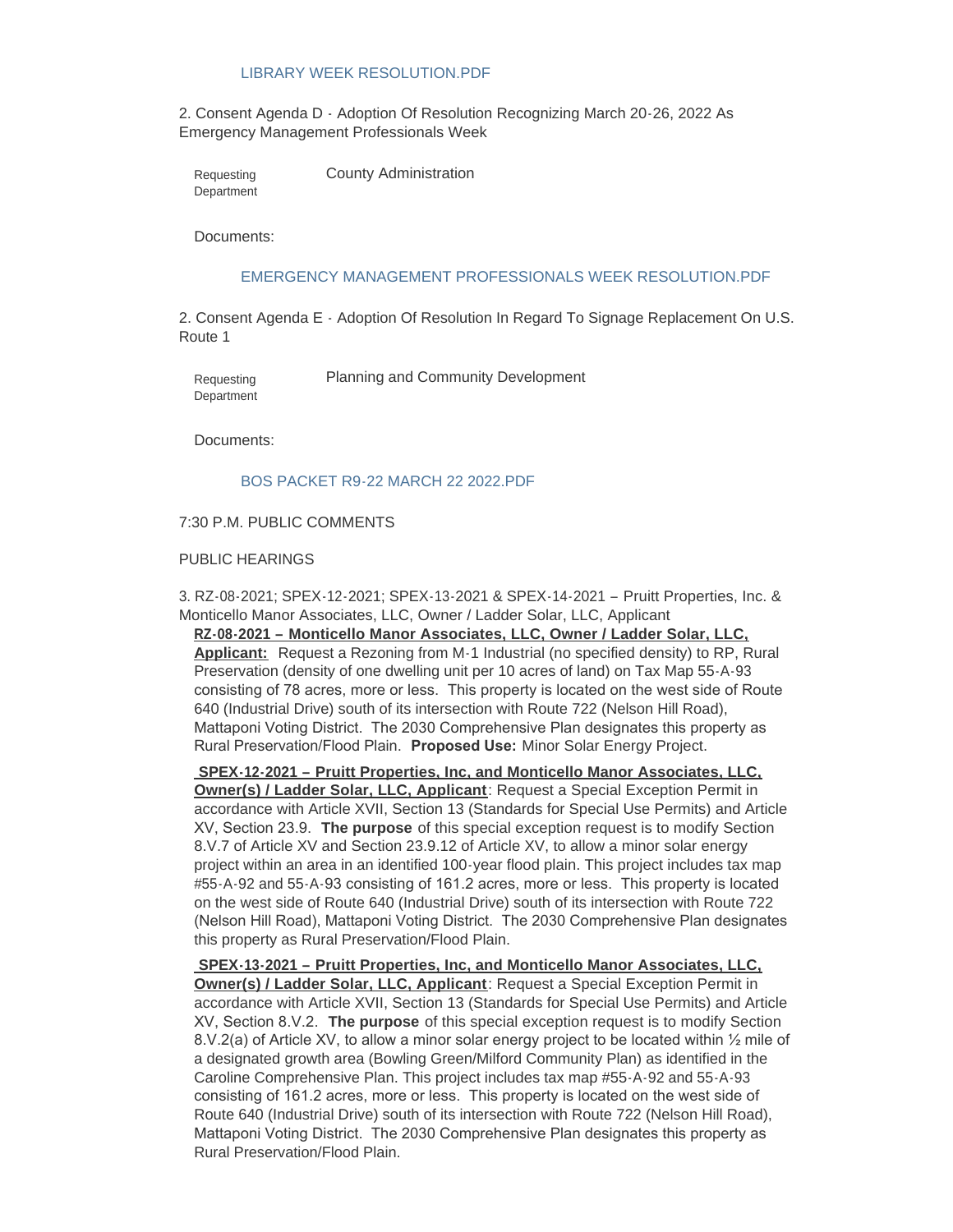**SPEX-14-2021 – Pruitt Properties, Inc, and Monticello Manor Associates, LLC, Owner(s) / Ladder Solar, LLC, Applicant**: Request a Special Exception Permit in accordance with Article XVII, Section 13 (Standards for Special Use Permits) and Article IV, Section 5.40 (Minor Solar Energy Project) of the Caroline County Zoning Ordinance on tax map numbers 55-A-92 and 55-A-93 consisting 161.2 acres, more or less. This property is located on the west side of Route 640 (Industrial Drive) south its intersection with Route 722 (Nelson Hill Road), Mattaponi Voting District. The 2030 Comprehensive Plan designates this property as Rural Preservation/Flood Plain. **Proposed Use:** Minor Energy Project (8 Mw)

Requesting **Department**  Planning and Community Development

Documents:

[EXECUTIVE SUMMARY -](https://co.caroline.va.us/AgendaCenter/ViewFile/Item/5065?fileID=8661) ALL CASES - LADDER SOLAR.PDF [BOS PACKET RZ-08-2021 MARCH 22 2022.PDF](https://co.caroline.va.us/AgendaCenter/ViewFile/Item/5065?fileID=8665) [BOS PACKET SPEX-12-2021 MARCH 22 2022.PDF](https://co.caroline.va.us/AgendaCenter/ViewFile/Item/5065?fileID=8662) [BOS PACKET SPEX-13-2021 MARCH 22 2022.PDF](https://co.caroline.va.us/AgendaCenter/ViewFile/Item/5065?fileID=8663) [BOS PACKET SPEX-14-2021 MARCH 22 2022.PDF](https://co.caroline.va.us/AgendaCenter/ViewFile/Item/5065?fileID=8664)

4. SPEX-18-2021 – Oliff, James, Owner/Applicant

**SPEX-18-2021 – Oliff, James, Owner/Applicant:** Request a Special Exception Permit in accordance with Article XVII, Section 13 (Standards for Special Use Permits) and Article IV (Rural Preservation), Section 5.23 of the Caroline County Zoning Ordinance on tax map #85-A-6 (part of) consisting of 6.2 acres, more or less. This property is located at 23134 Penola Road, Ruther Glen, Mattaponi Voting District. **The purpose of this special exception is to expand the footprint of an existing special events facility by repealing and replacing a previously approved special exception (SPEX-06- 2019).** The 2030 Comprehensive Plan designates this area as Agricultural Preservation.

Planning and Community Development Requesting

**Department** 

Documents:

[BOS PACKET SPEX-18-2021 MARCH 22 2022.PDF](https://co.caroline.va.us/AgendaCenter/ViewFile/Item/5066?fileID=8669)

## NEW BUSINESS

5. Review Of Special Exception Conditions: SPEX-11-2005 Mr. B's Bluegrass Park

Planning and Community Development Requesting **Department** 

Documents:

## [BOS PACKET REVIEW SPEX-11-2005 MARCH 22 2022.PDF](https://co.caroline.va.us/AgendaCenter/ViewFile/Item/5069?fileID=8668)

6. Discussion Of Possible Temporary Conversion To Four (4) Ten Hour Workdays For County Offices

**Requesting Department**  County Administration